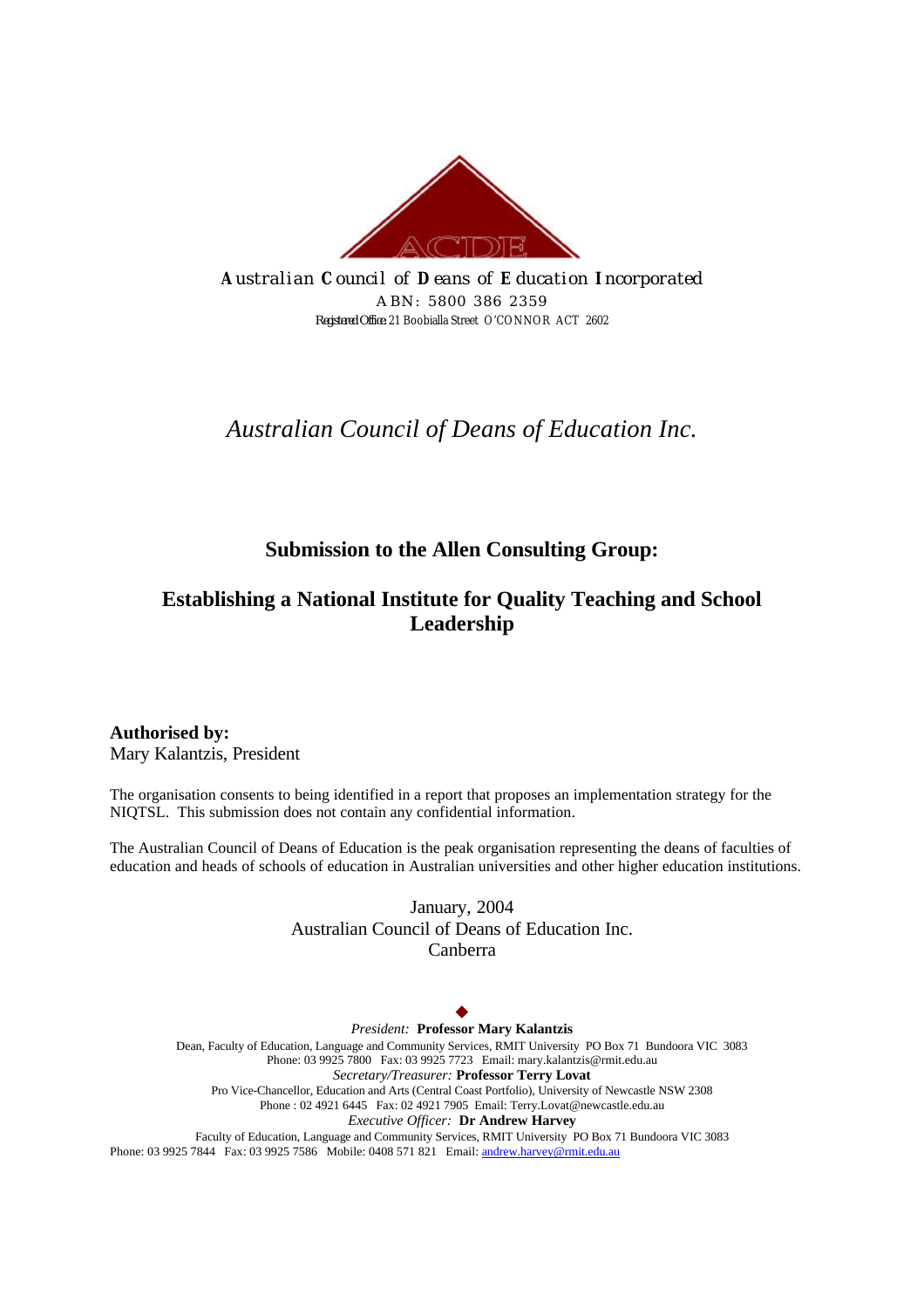#### **Preamble**

Teaching should be designed for what it is  $-$  a highly flexible and in-demand set of human attributes transferable right across the knowledge economy (ACDE 2001; 112).

We know that the passion, energy and skill of school leaders lie at the heart of educational transformation (National College for School Leadership, England, 2002)

The ACDE welcomes the proposed National Institute for Quality Teaching and School Leadership (NIQTSL). Indeed, such an institute is long overdue. Greater investment in the teaching profession is imperative given the established connection between quality of teaching and leadership, and student outcomes. That investment, advocacy and the dissemination of information be coordinated at a national level is highly desirable. The Council believes that a national institute designed to develop and support the profession could provide far-reaching benefits.

# **1. Guiding principles**

Few could disagree with the proposed guiding principle that the NIQTSL should *impact positively on the quality of teaching, school leadership and learning outcomes for students across all schools*. However, this principle presumably underpins many government initiatives in education. A more specific guiding principle might refer to the purpose of enhancing professionalism.

The Council concurs with the second principle, namely that the Institute should be managed by the profession for the profession. Management by the profession is necessary if the stated goals of the Issues Paper are to be achieved.

The need to complement without duplicating existing relevant activities is paramount. The Council believes that the Institute would be well placed to complement existing activities nationwide.

In a federal system, the need to promote national perspectives and consistency is manifest. The Council endorses this guiding principle. The Institute could facilitate improved comparability in areas such as standards and quality assurance, and could promote labour mobility across employing authorities. Greater mobility and comparability is particularly important given many unhelpful state and territory variations which currently prevail.

Absent from the proposed guiding principles is any mention of research. While seen as a possible function of the Institute, research is in fact at the heart of attempts to improve leadership, professionalism and learning. The Council would prefer to see the role of evidence acknowledged in a guiding principle of the NIQTSL. A relevant model here is the Center for the Future of Teaching and Learning, based in California. Its activities are based on principles of: 'improving understanding through accurate, useful research; communicating research and knowledge to those who can act; and applying research results so that new strategies are based on the best current knowledge' (2003). These principles explicitly affirm the causal link between evidence and improved teaching, leadership and learning outcomes. The ACDE maintains that improvements in school leadership and quality teaching depend on extensive research being conducted, supported, disseminated and implemented.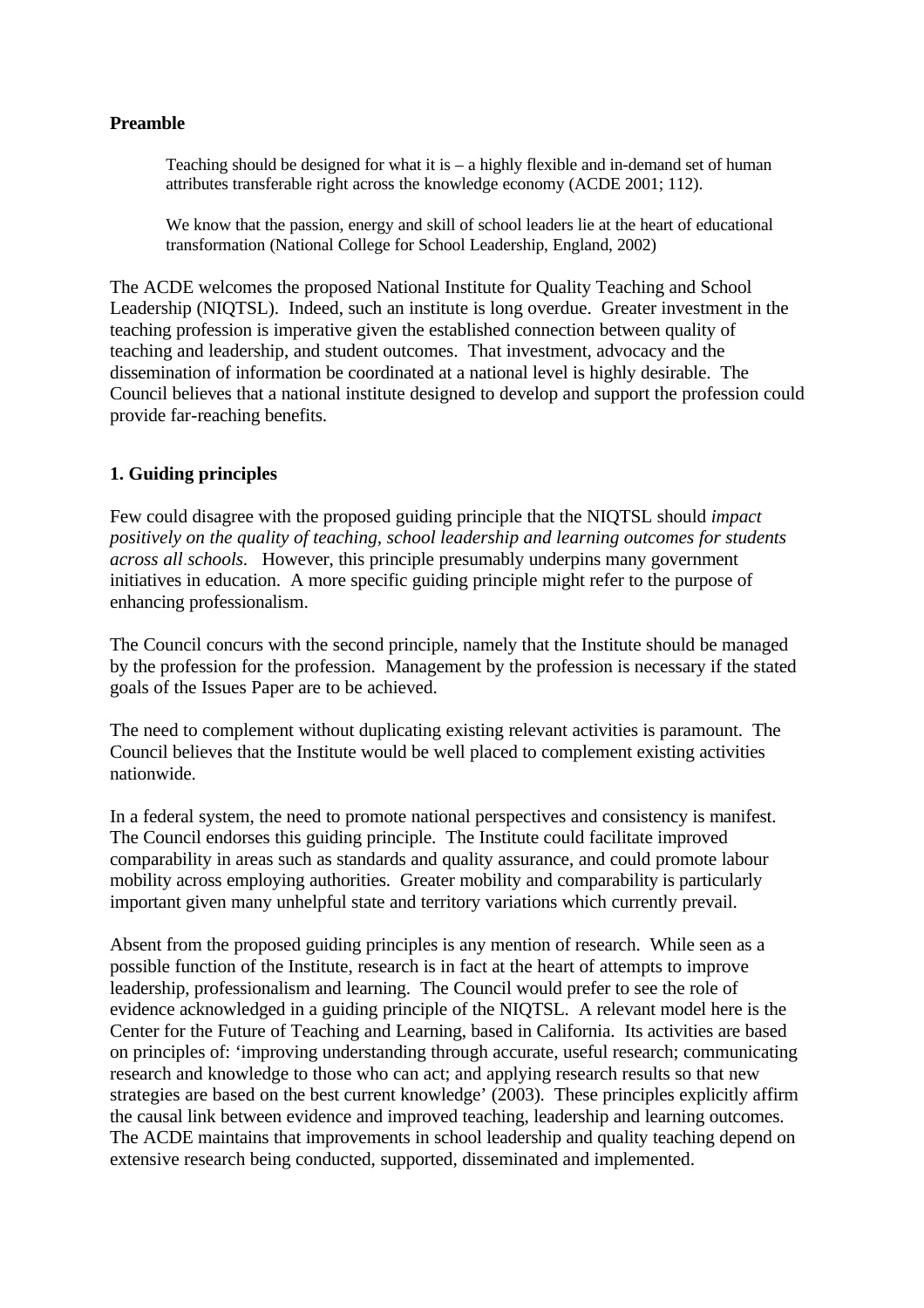#### **2. Roles and Functions**

The Issues paper identifies five possible key functions of the Institute.

### *Development of school leadership capabilities*

The Council endorses this function, though with some qualification. In supporting 'both current and potential school leaders', the Institute must take a broad definition of leadership. Many school leaders in areas such as curriculum are not given titles of formal responsibility, but remain leaders whose capabilities require development. In developing capabilities, the Institute could explore and broker ways in which leadership is recognised and rewarded within the profession.

#### *Development of professional standards*

Improved comparability of standards across states and disciplines would promote greater mobility and better career pathways. The Council believes that the NIQTSL could play a key facilitative role in achieving this important goal. Specific activities could involve lobbying legislatures and convening discussions among registration agencies, discipline bodies and other stakeholders, and possibly developing a broad and inclusive national standards framework. The Institute may be in a position to provide incentives to stakeholders to develop and adhere to a set of national standards. This would not of itself require a further level of regulation. The Council believes that standards designed to have a regulatory role in the accreditation, registration and promotion of teachers would require broader public consent and input from a wider range of stakeholders.

#### *Developing professional learning*

This is a vital role of the proposed Institute. The forthcoming joint overview by the ACDE and the Australian Council of Deans of Science, *Professional Learning for Enhancing Teaching and Learning within Science, Mathematics and Technology in Australia,* highlights the importance of professional learning to improving outcomes. From the observation of major Australian programs in science, mathematics and technology, and from analysis of national and international literature, the Overview makes several key findings. Professional learning programs are rarely evaluated comprehensively. Where they are, evaluations suggest clear links to improved teaching and learning outcomes. Despite these links, professional learning remains largely ephemeral and episodic. These findings are shared by the Commonwealth commissioned report, *Australia's Teachers: Australia's Future* (2003).

There is therefore a need for greater provision of professional learning. Perhaps more importantly, there is a need for: greater research into the kinds of professional learning which are most effective; better documentation and dissemination of that research; future programs and practices to be modelled explicitly on research findings. The Institute could play a valuable role in serving as a national information clearinghouse of programs, and in disseminating information to stakeholders. It could also facilitate research into, and provision of, professional learning through a distributed model. This would lead to the transparent allocation of funds to stakeholders of the highest expertise across the nation. The model would ensure that professional learning is better coordinated nationally, but not at the cost of diversity and quality.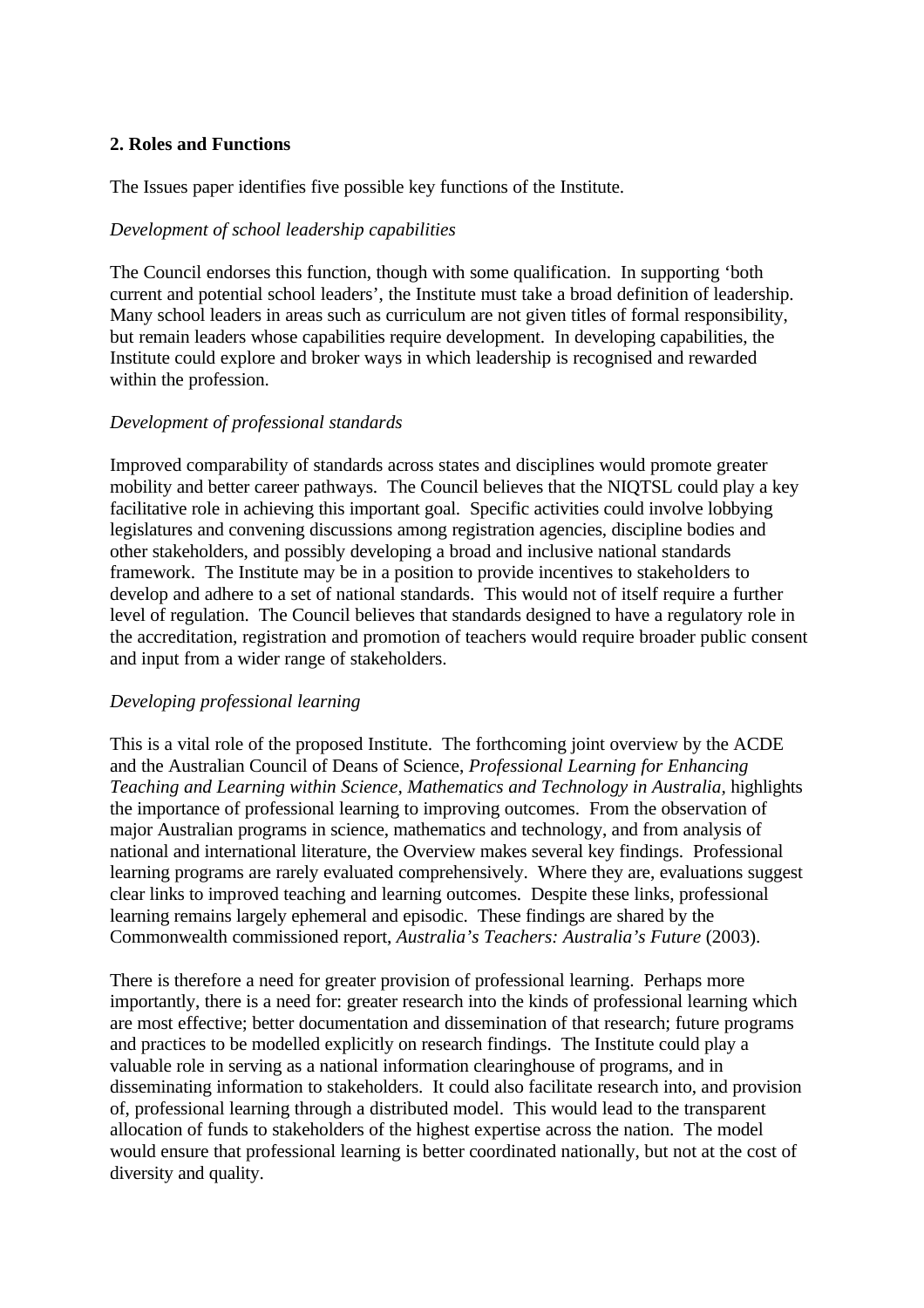#### *Quality assurance of Australian teacher education courses, other professional learning courses and overseas qualifications*

Quality assurance of courses and qualifications is currently undertaken by the Australian Universities Qualifications Authority (AUQA) and by various state registration bodies. Nevertheless, the NIQTSL could play a useful advisory and facilitative role in promoting national consistency. Rather than adding another level of accountability, it could instead work with states, territories, employing authorities, universities, teachers and other stakeholders to provide quality assurance services at the national level. This may include providing national benchmarks, and processes for recognising that individual professionals are up to date in their content and pedagogical knowledge. The Institute could also assist in the recognition of overseas-qualified teachers. National input would be valuable in assessing the comparability of overseas and Australian qualifications.

#### *Research*

Promoting and enabling research is integral to the success of the Institute. Research is best seen not a separate role, but rather one which underpins the success of the other functions proposed. Advances in school leadership, quality teaching and professional learning all depend on a broad research base. As the Council argued in its submission on national research priorities in 2002:

The scope for Commonwealth Government investment in education research to have a measurable and significant positive impact is broad. In *The Impact of Educational Research* (2000), Tom Phelan gathered results from five distinct though related studies on education research. His report found 'compelling evidence that Australian educational research is respected internationally and makes a difference in the worlds of schools, and policy development' (Phelan 2000: 4). Phelan also found, however, that research 'accounts for less than one per cent of the total personnel resources devoted to education and training in Australia. Of these resources, university-based research accounts for about 90 per cent' (Phelan 2000: 5).

More recently, the Council's joint Overview with the ACDS, and *Australia's Teachers: Australia's Future*, have confirmed an urgent need for further research into professional learning. The message from both reports is clear: research leads to better outcomes, and there is not enough of it being conducted. The Institute could be most effective in promoting, facilitating and disseminating educational research, and in serving as the clearinghouse so badly needed. This would also provide a much-needed national focus. Presently, research productivity is held to be very uneven between institutions, and research activities are seen to be distributed poorly (Phelan 2000: 10-13). These problems could be addressed by the Institute allocating research funds on a distributed model, similar to the ARC and NHMRC.

Specific funds would need to be allocated to achieve these research related goals. Importantly, the NIQTSL could devise a grants scheme to support research in quality teaching and school leadership, perhaps specifying annual priorities for part of the funds allocated for this purpose. Priorities may be set by an expert board of rotating members, and research fellows may be seconded from across the country to work for limited periods of time at the Institute. The NIQTSL could enter into partnerships with universities by providing research support via a grants scheme.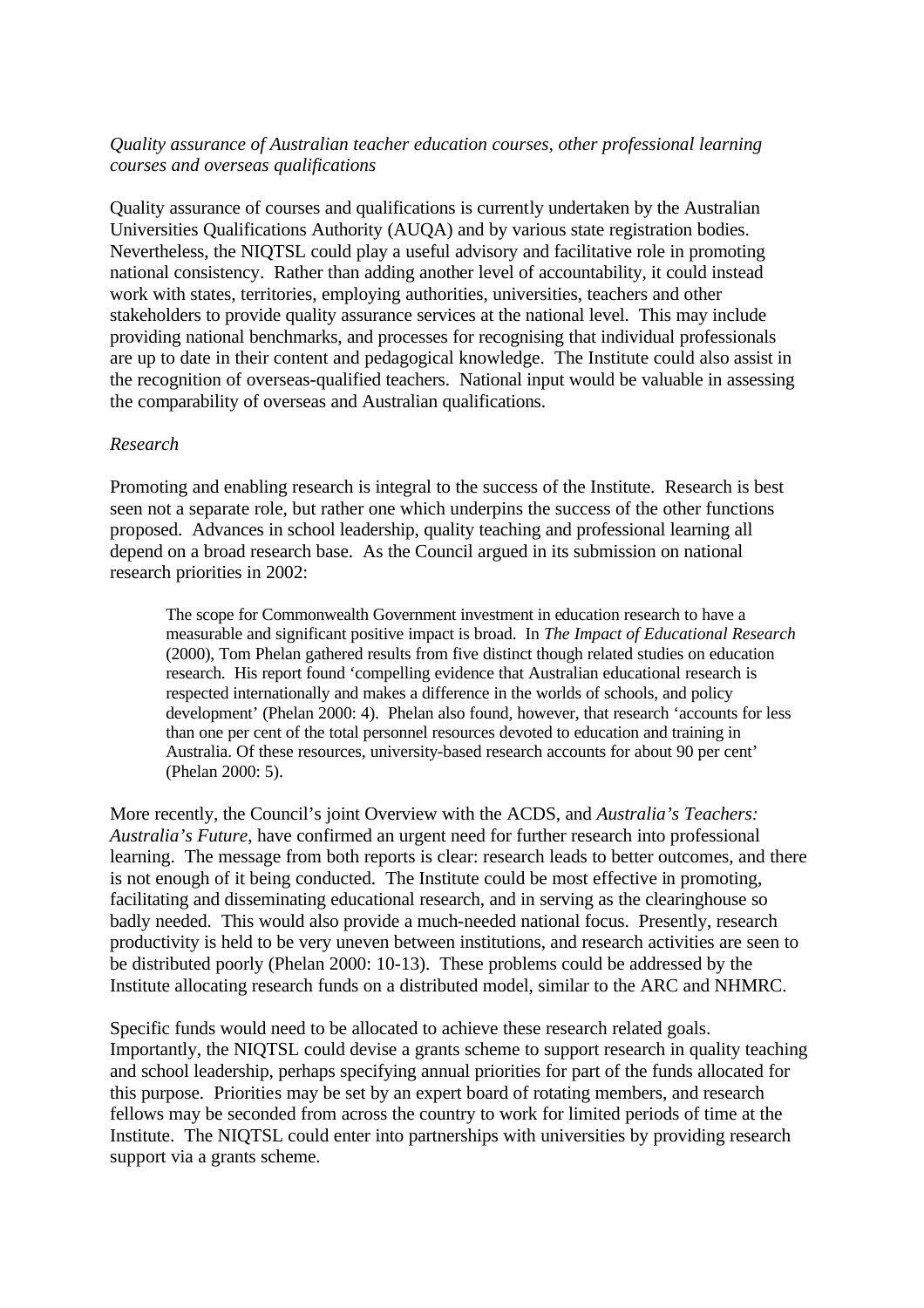#### **3. Governance and Operational Matters**

If the Institute is to be run by and for the profession, this principle must be reflected in its governance structure. A representative governing council would primarily comprise teachers, principals, teacher educators and academic researchers. The ACDE would expect to be represented on the governing council as the national organisation of the deans of faculties of education and heads of schools of education.

Operationally, the Council supports a 'hub and spoke' model, with a physical presence complemented by networked models. The Institute could be associated with all universities where teacher education is undertaken, and linked to professional associations and unions. While establishing the physical facility in Canberra makes some geographic sense, it does not follow that the three Canberra-based universities should be privileged in terms of representation on the governing council or at other levels of the Institute. Whatever the geographic suitability of Canberra for a national institute, the performance and profile of its three universities in teacher education does not support such a conclusion. Membership of the governing council, and of the Institute more broadly, should be awarded according to merit rather than circumstance. Transparent mechanisms for inclusion and access to resources and research are also required. In the case of research, the need for an inclusive national body is particularly urgent given that current research schemes and agencies are not paying adequate attention to educational research.

Finally, it is important that public funding to the Institute be sustained. For the Institute to be able to conduct valuable educational research, disseminate a range of information, and contribute to school leadership and professional learning, the maintenance of public funding is imperative. Aside from Commonwealth funding, state and territory governments may also provide support to the Institute to the extent that it meets their needs. If the Institute runs a research grants scheme, it could consider private sector support similar to ARC linkage grants.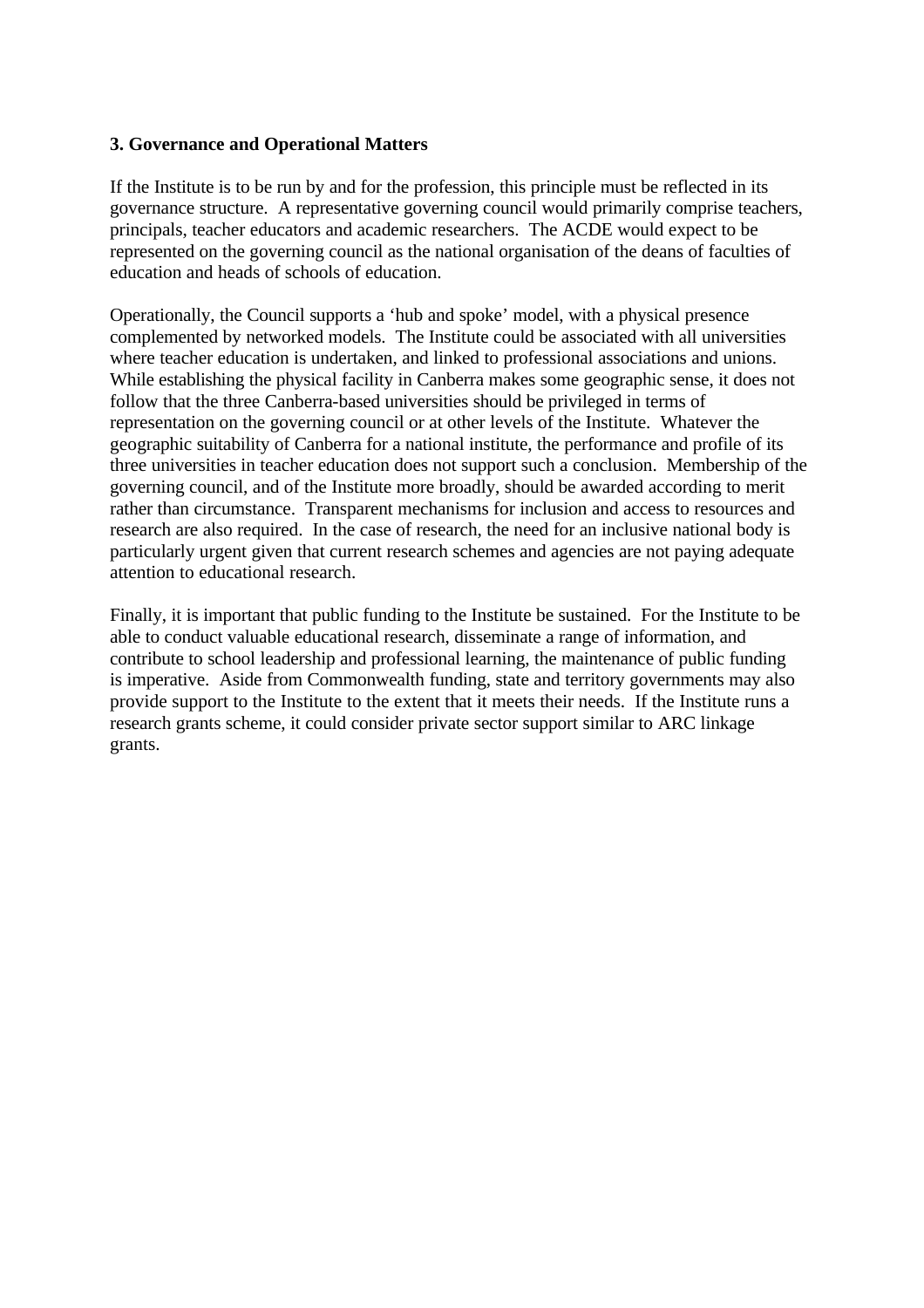# **4. Performance Indicators**

The Council believes the following performance indicators would best measure the success of the Institute:

# *Improvements in School Leadership*

- Improved rewarding and recognition of leadership within schools:
- Increased status of educational leadership.

# *Improvements in Professional Standards*

- Increased endorsement of standards frameworks and rising participation by individuals and corporate bodies in (voluntary) procedures to demonstrate certified adherence to standards;
- Increased labour mobility, resulting from improvements in the consistency and comparability of standards.

# *Improvements in Professional Learning*

• Greater and higher quality provision, evidenced through quantitative and qualitative evaluation, including student outcomes.

# *Improvements in Quality Assurance*

- Sustained credibility of teaching and learning methods;
- Enhanced confidence in teacher preparation and Australian schooling;
- Endorsement of national benchmarking;
- Consistency in determining the validity of overseas teaching qualifications.

# *Research*

- Broad dissemination of information through electronic and other media;
- Establishment of a clearinghouse accessible to and accessed by all key stakeholders;
- Development of high quality research projects and outcomes supported by the NIQTSL;
- Increased levels, and more equitable distribution, of educational research nationally.